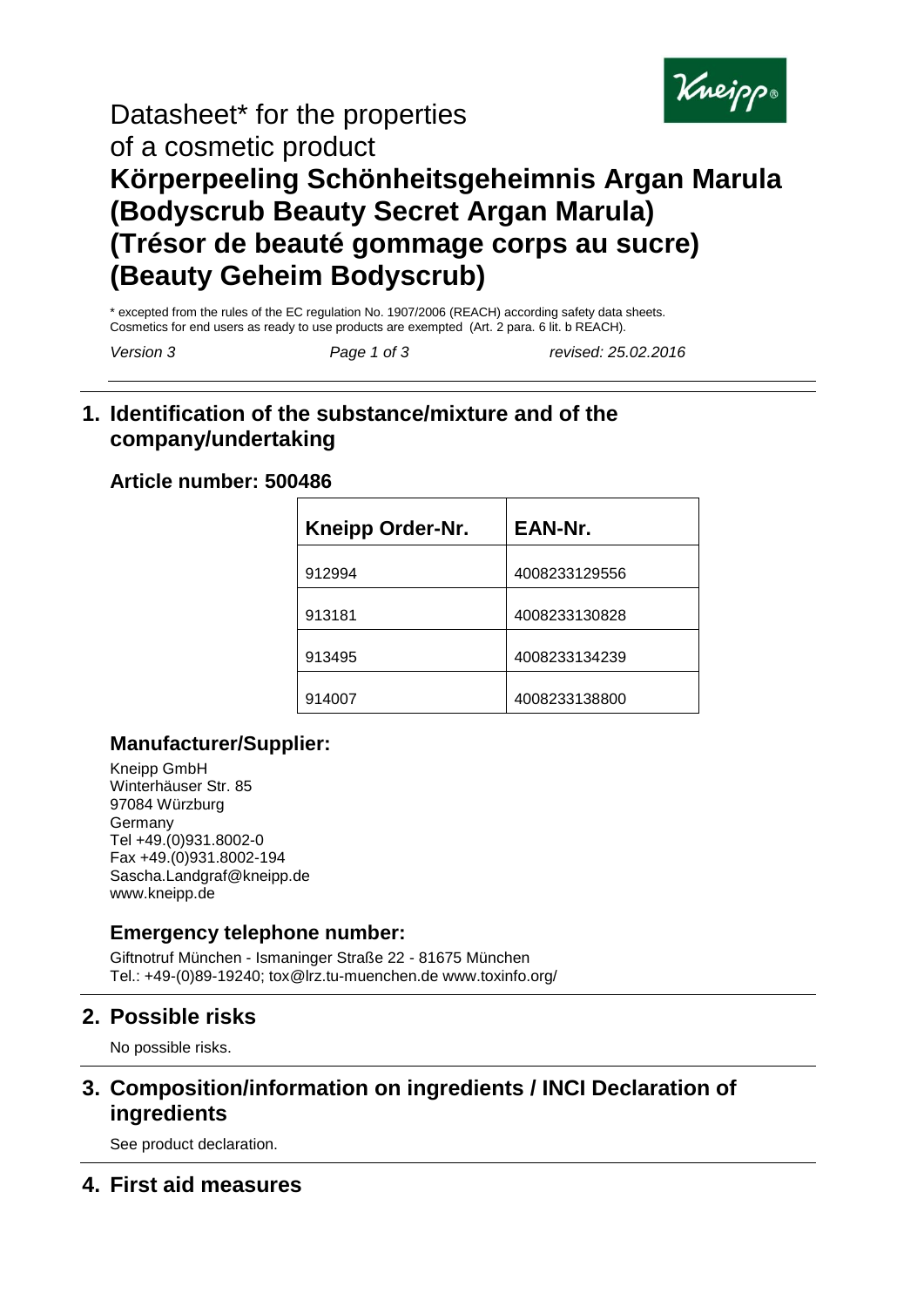

# Datasheet\* for the properties of a cosmetic product **Körperpeeling Schönheitsgeheimnis Argan Marula (Bodyscrub Beauty Secret Argan Marula) (Trésor de beauté gommage corps au sucre) (Beauty Geheim Bodyscrub)**

\* excepted from the rules of the EC regulation No. 1907/2006 (REACH) according safety data sheets. Cosmetics for end users as ready to use products are exempted (Art. 2 para. 6 lit. b REACH).

*Version 3 Page 2 of 3 revised: 25.02.2016*

General information: Remove contaminated clothes. By continuous complaints consult a physician. If in eyes: Rinse cautiously with water for several minutes. Get medical advice/attention if you feel unwell.

If on skin: Rinse cautiously with water for several minutes.

If swallowed: Rinse out mouth and then drink plenty of water. Do not induce vomiting. Never give anything by mouth to an unconcious person. As a precaution consult a physician.

## **5. Firefighting measures**

Suitable extinguishing media: foam, powder,  $CO<sub>2</sub>$ In case of fire: Cool storage devices with water. In case of fire: Remove containers from danger area. Evacuate persons from danger area.

#### **6. Measures in case of accidents and leakages**

Individual Precautions: Provide adequate ventilation. Environmental protection measures: Do not empty into drains. Cleaning procedures: Pick up mechanically and dispose properly.

## **7. Handling and storage**

Keep container tightly closed. Recommended storage temperature: 15 – 25 °C

#### **8. Physical properties**

| Odor           | typical        |
|----------------|----------------|
| Color          | white          |
| Flow behavior  | solid          |
| Boiling point: |                |
| Flash point:   | not applicable |
|                |                |

#### **9. Stability and Reactivity**

Thermal decomposition: No decomposition with proper use and storage. Dangerous reactions: No dangerous reactions with proper use and storage.

## **10. Instructions for Disposal**

Unused product shall be collected as problematic waste.

## **11. Specifications for Transport**

Dangerous Goods: UN-Nr.: – Land transport (ADR, RID):